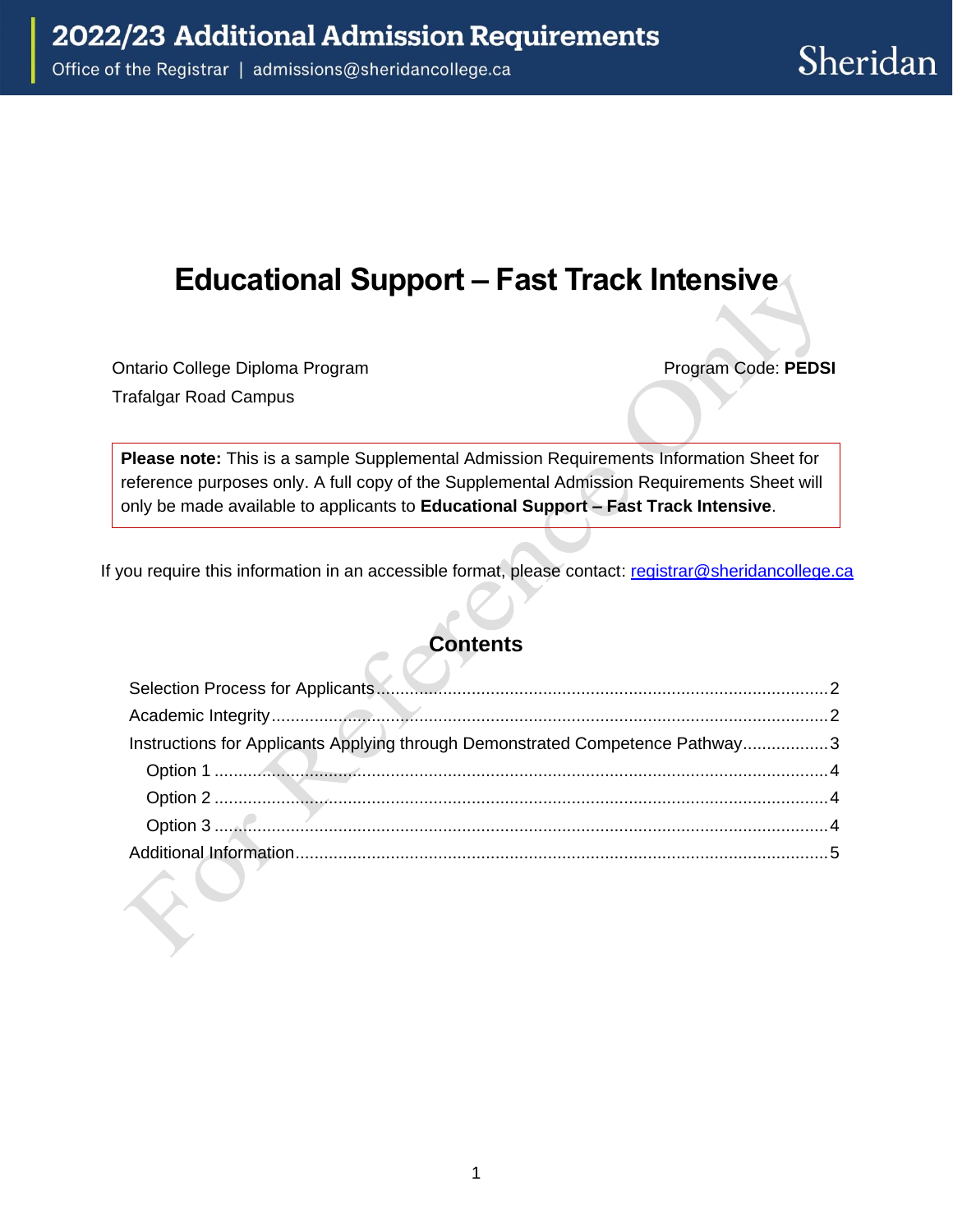### **Selection Process for Applicants**

<span id="page-1-0"></span> Sheridan selects eligible applicants on the basis of their demonstrated competence. Applicants show this through proof of education plus other experience. For example, volunteering with as an Educational Assistant. Some applicants are eligible for the program based on their life experience. For example, parenting a student with a disability. Applicants may need to complete children with disabilities. Another way is through proof of work experience. For example, working English testing. This is to show they have adequate reading and writing skills.

 outlined below. It is best to submit the required form as soon as possible, beginning November 8, Only applicants applying based on Demonstrated Competence must submit documentation as 2021, and no later than August 1, 2022.

 Applicants with previous studies need to submit postsecondary transcripts. Send those to [ontariocolleges.ca.](https://ontariocolleges.ca/en/)

 Decisions are not shared over the phone. Fee, registration, and timetable information will arrive Sheridan will notify applicants selected for the program through their Sheridan email account. in another email. Classes for the fall term begin Tuesday, September 6, 2022.

### **Academic Integrity**

<span id="page-1-1"></span>By submitting your Admission Requirements, you are agreeing to comply with Sheridan's Academic Integrity Policy. The Academic Integrity Policy states:

 Sheridan College is committed to upholding the highest standards of academic integrity. The International Centre for Academic Integrity (ICAI) defines academic integrity as "a commitment, even in the face of adversity, to six fundamental values: honesty, trust, fairness, respect, communities to translate ideals into action". responsibility, and courage. From these values flow principles of behavior that enable academic

 Applicants who are found to have falsified transcripts, cheated on admission tests, or submitted fraudulent documents or in any other way attempted to circumvent the admissions process in a manner inconsistent with the principles of academic integrity, will not be granted admission to the College. Those applicants will be ineligible for admission to any Sheridan program or course for a period of not less than 5 years, after which admission to the College will be reviewed on a caseby-case basis.

 For programs where a portfolio submission is required as part of the admission process, portfolio work should represent an applicant's own ideas, writing, projects and creations. Where others have contributed, or non-original ideas have been included, applicants will give proper recognition and reference.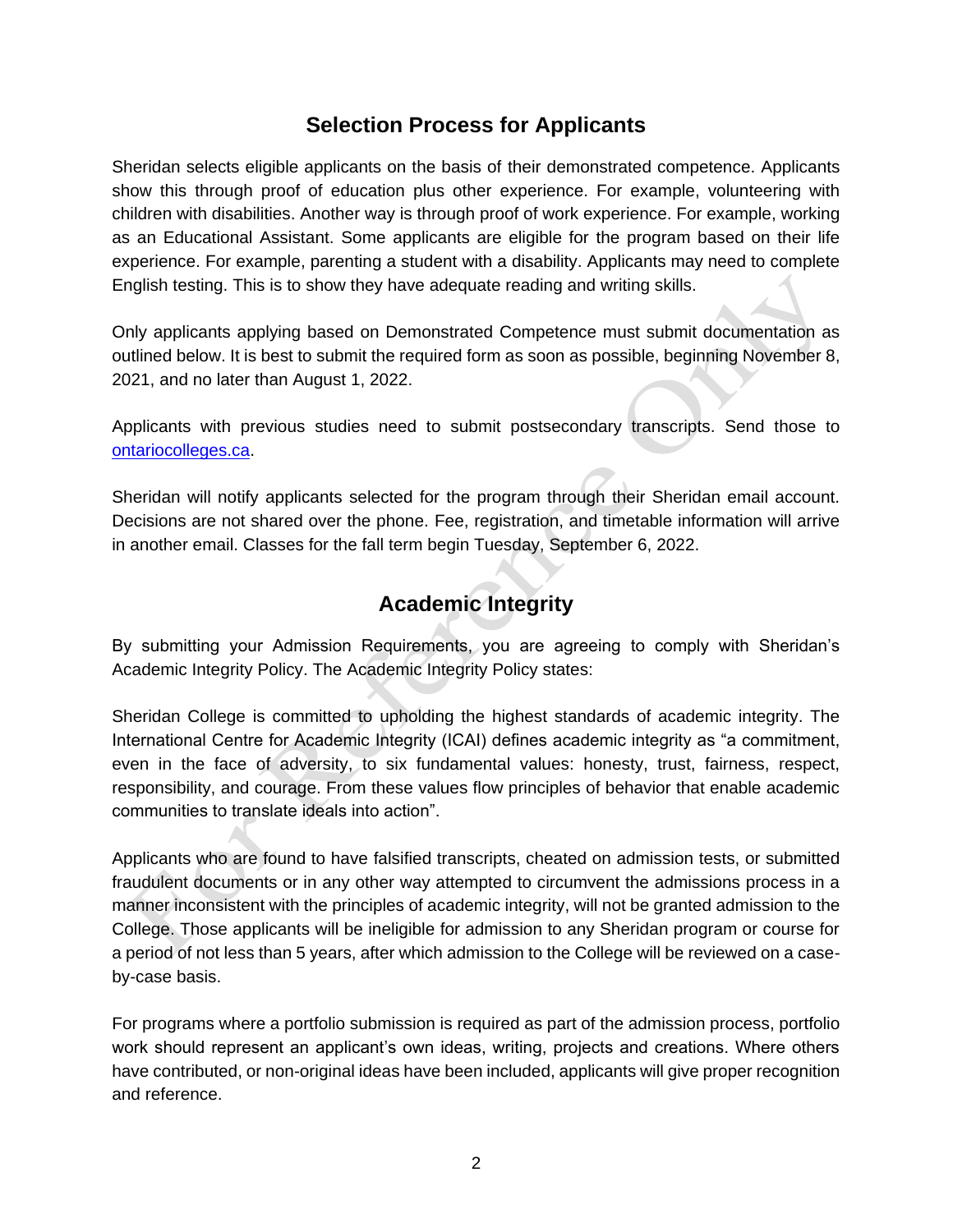### **Instructions for Applicants Applying through Demonstrated Competence Pathway**

<span id="page-2-0"></span>There are three categories of applicants who can apply:

- **[Option 1:](#page-3-0)** You have a postsecondary diploma or degree in an unrelated field of study. You also work/volunteer with disabled children or youth.
- **[Option 2:](#page-3-1)** You do not have a postsecondary diploma or degree. But you work as an EA for an Ontario public school board. Please note: if admitted in this pathway you will need to complete 3 General Education courses to graduate.
- **[Option 3:](#page-3-2)** You do not have a postsecondary diploma or degree but are raising or very recently raised your school-aged child who has a disability. You will complete an attestation form. This includes a signature from your child's school. Who can sign the form? The Principal or Vice-Principal or Special Education Resource Teacher. Please note: if admitted in this pathway you will need to complete 3 General Education courses to graduate.

Please note that the requirements are different depending on your background (described above).

**For applicants with a postsecondary degree or diploma, follow instructions for [Option 1.](#page-3-0)** 

**instructions for [Option 2.](#page-3-1) For applicants who are current EAs working for an Ontario public school board, follow** 

#### **For applicants who are parents of a child with a disability, follow instructions for [Option 3.](#page-3-2)**

 Spring 2022 applications. This is because of the evolving COVID-19 pandemic. Such **Important:** Applicants do not need related volunteer experience for Winter 2022 applications and opportunities are currently reduced or unavailable. Instead, applicants with an unrelated degree or diploma apply for direct entry.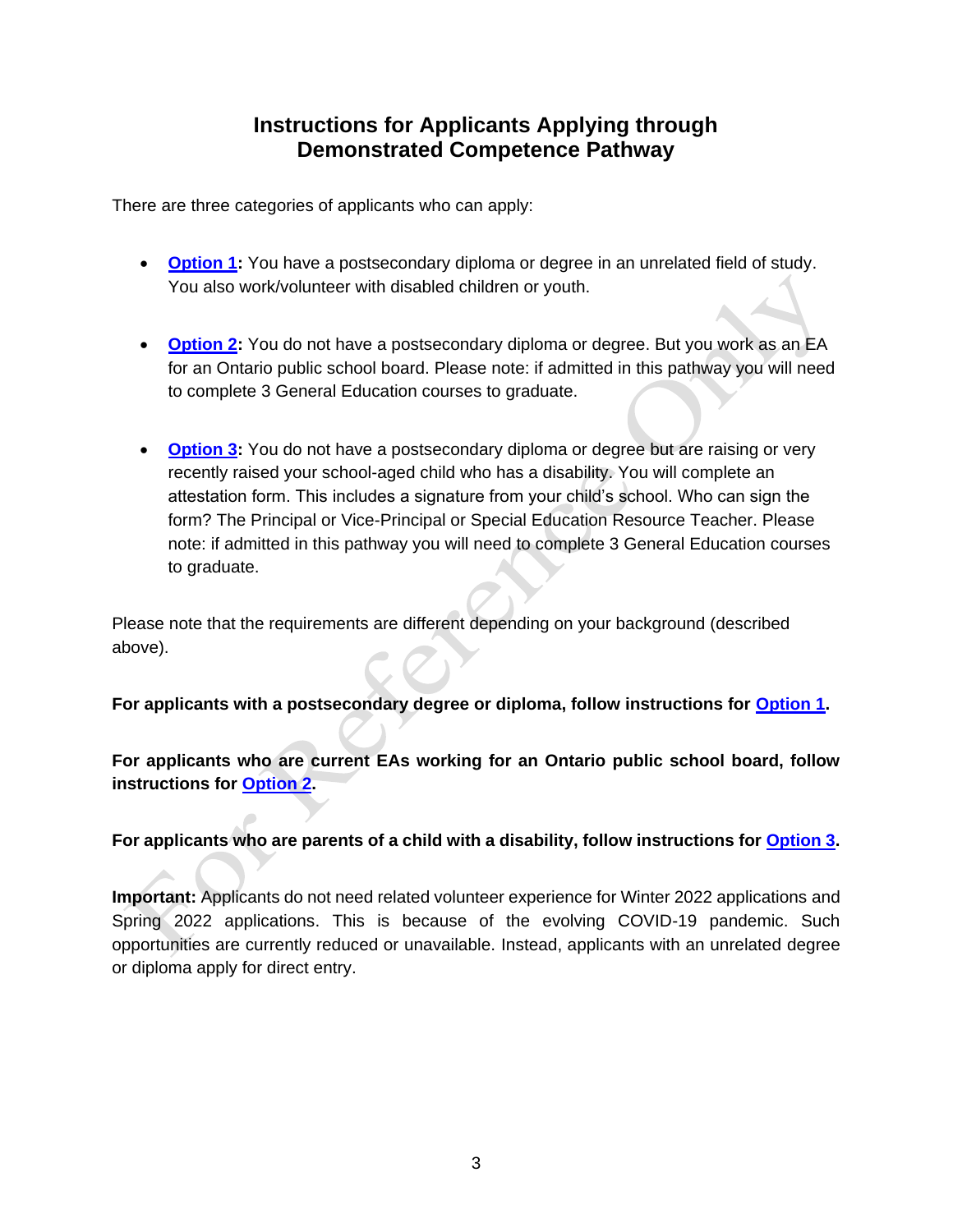#### <span id="page-3-0"></span>**Option 1**

**Do you have a postsecondary degree or diploma without relevant coursework?** Then you must submit information about your experience with disabled children or youth. This can be volunteer or paid work. But this experience should be within an educational/support organization setting.

 After applying to the program, applicants will receive the **Applicant Work/Volunteer**  ~ **Verification Form** for completion. **Official submission instructions will be provided to applicants.** 

#### <span id="page-3-1"></span>**Option 2**

**Fion 2**<br> **Are you an Educational Assistant working for a public school board in Ontario?** Have you worked at least 140 hours in this role? Submit a letter from the HR Department. The letter needs to be on School Board letterhead with the following information:<br>
<sub>1</sub>

- $\bullet$  Title of your position
- The number of hours you have worked in the position, and
- Approval of the leave of absence from your position (for applicants to the FT program only)

This letter replaces the Applicant Work/Volunteer Verification form. Submit the letter as soon as possible. Official submission instructions will be provided to applicants.

#### <span id="page-3-2"></span>**Option 3**

Are you a parent of a student with a disability? Then you must submit proof that you have experience with the special education system. This includes the Identification, Placement, and Review Committee and Individual Education Plans. It also includes your knowledge of common strategies for supporting students with disabilities.

After applying to the program, applicants will receive the **Applicant Attestation Form** for completion. Official submission instructions will be provided to applicants.